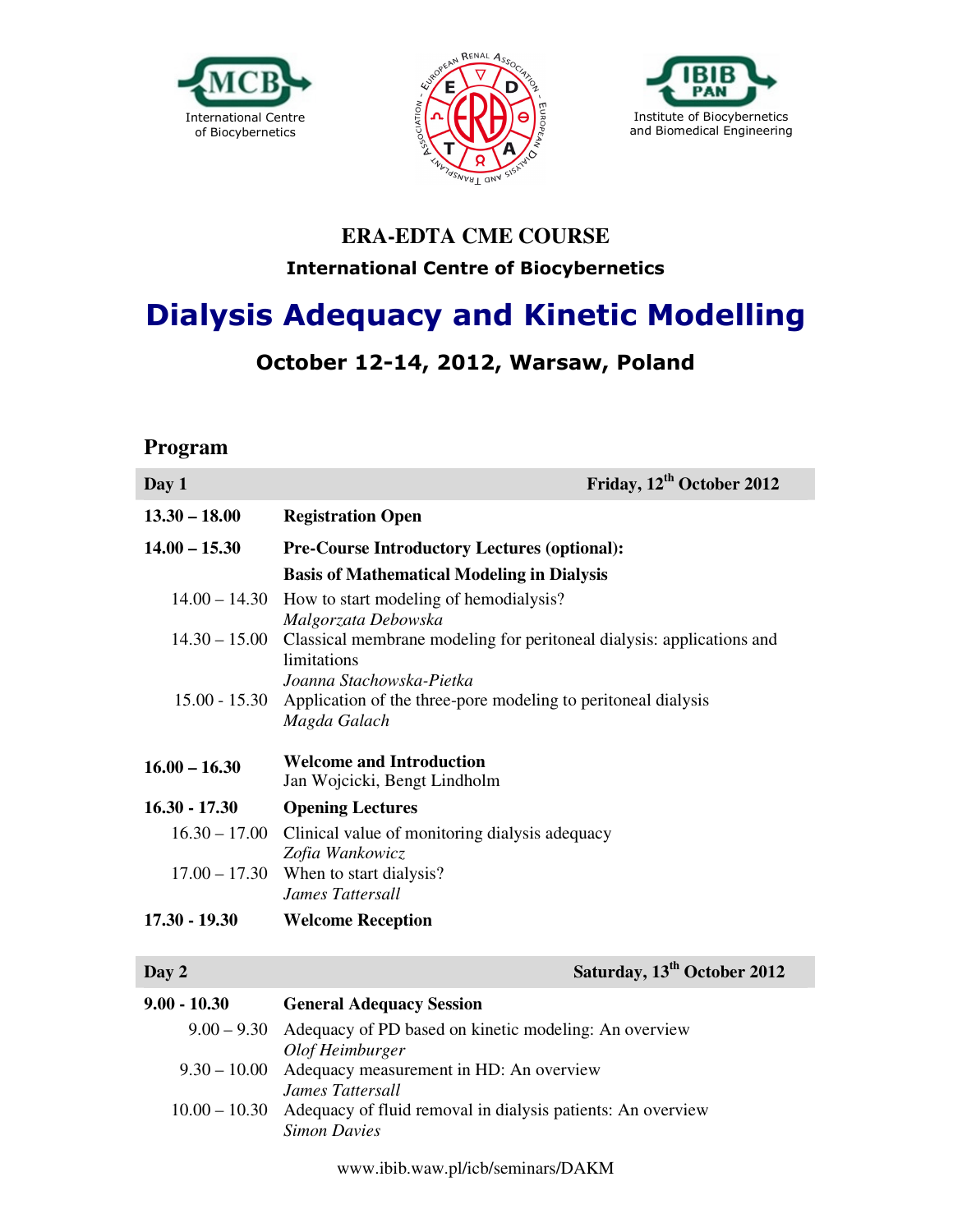| $10.30 - 11.00$ | Meet the teacher combined with coffee break                                                                           |
|-----------------|-----------------------------------------------------------------------------------------------------------------------|
| $11.00 - 12.30$ | <b>Peritoneal Dialysis Session I</b>                                                                                  |
| $11.00 - 11.30$ | How do we measure PD adequacy in the clinic?                                                                          |
|                 | Olof Heimburger                                                                                                       |
| $11.30 - 12.00$ | Peritoneal membrane assessment and biomarkers in PD                                                                   |
|                 | Raymond Krediet<br>$12.00 - 12.30$ The three pore model for PD                                                        |
|                 | <b>Bengt Rippe</b>                                                                                                    |
| $12.30 - 14.00$ | Lunch                                                                                                                 |
| $14.00 - 15.00$ | <b>Peritoneal Dialysis Session II</b>                                                                                 |
| $14.00 - 14.30$ | Modeling of peritoneal transport                                                                                      |
|                 | Joanna Stachowska-Pietka                                                                                              |
| $14.30 - 15.00$ | Optimizing the short and long peritoneal dwells<br><b>Bengt Rippe</b>                                                 |
| $15.00 - 15.30$ | <b>Epidemiology Lecture</b>                                                                                           |
|                 | How is dialysis practiced in Europe today?<br>Boleslaw Rutkowski                                                      |
| $15.30 - 16.00$ | Meet the teacher combined with coffee break                                                                           |
| $16.00 - 17.30$ | <b>Hemodialysis Session 1</b>                                                                                         |
| $16.00 - 16.30$ | How do we measure HD adequacy in the clinic?<br>James Tattersall                                                      |
|                 | 16.30 - 17.00 Kt/V and UKM: Concepts and pitfalls<br><b>Frantisek</b> Lopot                                           |
|                 | 17.00 – 17.45 Evaluation of middle molecule, beta-2-microglobulin and protein-bound<br>solute clearance<br>Alp Akonur |

| Day 3         | Sunday, 14 <sup>th</sup> October 2012                                     |
|---------------|---------------------------------------------------------------------------|
| $8.30 - 9.30$ | Meet the expert session and coffee/tea                                    |
|               | $8.30 - 9.30$ Informal discussions on the topic and expert of your choice |

|                 | week the expert besiten und contexted                                                                                                                                                               |
|-----------------|-----------------------------------------------------------------------------------------------------------------------------------------------------------------------------------------------------|
|                 | $8.30 - 9.30$ Informal discussions on the topic and expert of your choice<br>PD: Bengt Rippe, Olof Heimburger, Ray Krediet, Simon Davies<br>HD: James Tattersall, Daniel Schneditz, Frantisek Lopot |
| $9.30 - 10.30$  | <b>Kinetic Modeling Session I</b>                                                                                                                                                                   |
| $9.30 - 10.00$  | Kinetics of glucose and insulin during hemodialysis<br>Daniel Schneditz                                                                                                                             |
| $10.00 - 10.30$ | Kinetics of glucose and insulin during peritoneal dialysis<br>Magda Galach                                                                                                                          |
|                 |                                                                                                                                                                                                     |
| $10.30 - 11.00$ | Meet the teacher combined with coffee break                                                                                                                                                         |
| $11.00 - 12.30$ | <b>Kinetic Modeling Session II</b>                                                                                                                                                                  |
| $11.00 - 11.30$ | Physiologically based kinetic modeling in hemodialysis<br>Daniel Schneditz                                                                                                                          |
| $11.30 - 12.00$ | Modeling of phosphate kinetics during dialysis sessions I<br>Frantisek Lopot                                                                                                                        |